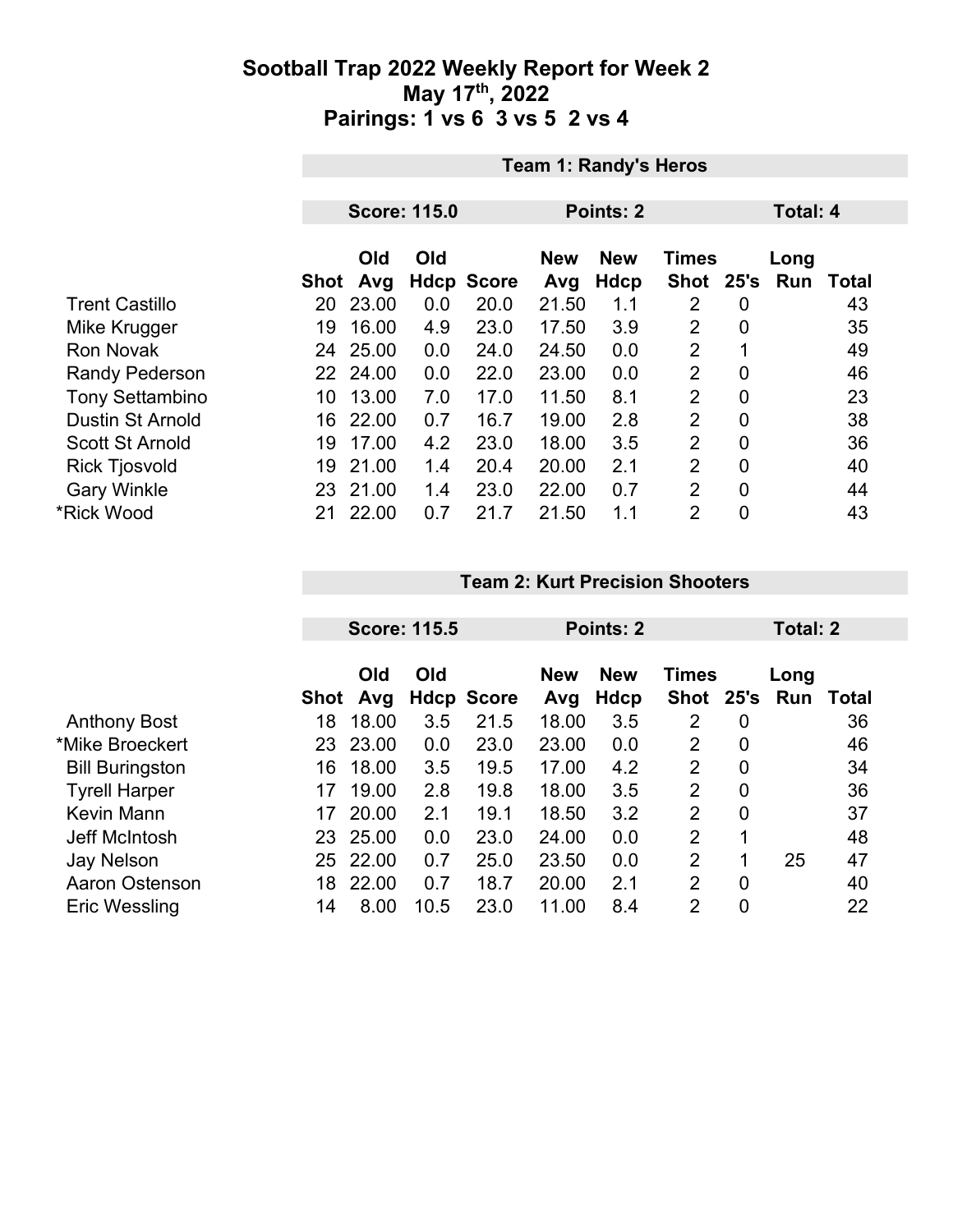### **Sootball Trap 2022 Weekly Report for Week 2 May 17th, 2022 Pairings: 1 vs 6 3 vs 5 2 vs 4**

|                      |             | <b>Team 3: NTM #1</b> |                     |                   |                   |                    |                      |             |                  |       |  |
|----------------------|-------------|-----------------------|---------------------|-------------------|-------------------|--------------------|----------------------|-------------|------------------|-------|--|
|                      |             |                       | <b>Score: 114.4</b> |                   | Points: 0         |                    |                      |             | <b>Total: 2</b>  |       |  |
|                      | <b>Shot</b> | Old<br>Avg            | Old                 | <b>Hdcp Score</b> | <b>New</b><br>Avg | <b>New</b><br>Hdcp | <b>Times</b><br>Shot |             | Long<br>25's Run | Total |  |
| *Doug Benoit         | 20          | 3.00                  | 14.0                | 23.0              | 11.50             | 8.1                | 2                    | 0           |                  | 23    |  |
| Eddie E              | 20          | 24.00                 | 0.0                 | 20.0              | 22.00             | 0.7                | 2                    | 0           |                  | 44    |  |
| <b>Keith Keith</b>   | 18          | 15.00                 | 5.6                 | 23.0              | 16.50             | 4.6                | 2                    | 0           |                  | 33    |  |
| Steve Long           | 20          | 21.00                 | 1.4                 | 21.4              | 20.50             | 1.8                | 2                    | 0           |                  | 41    |  |
| <b>Steve Pickett</b> | 23          | 20.00                 | 2.1                 | 23.0              | 21.50             | 1.1                | $\overline{2}$       | 0           |                  | 43    |  |
| <b>Zach Pickett</b>  | 21          | 21.00                 | 1.4                 | 22.4              | 21.00             | 1.4                | $\overline{2}$       | 0           |                  | 42    |  |
| Dennis Robyn         | 17          | 18.00                 | 3.5                 | 20.5              | 17.50             | 3.9                | $\overline{2}$       | $\mathbf 0$ |                  | 35    |  |
| Kelly Robyn          | 17          | 19.00                 | 2.8                 | 19.8              | 18.00             | 3.5                | $\overline{2}$       | 0           |                  | 36    |  |
| <b>Todd Robyn</b>    | 19          | 14.00                 | 6.3                 | 23.0              | 16.50             | 4.6                | 2                    | 0           |                  | 33    |  |

|                         | <b>Score: 105.3</b> |       |      |                     |            | Points: 0  |              |                  |               | Total: 0 |  |
|-------------------------|---------------------|-------|------|---------------------|------------|------------|--------------|------------------|---------------|----------|--|
|                         |                     |       |      |                     |            |            |              |                  |               |          |  |
|                         |                     | Old   | Old  |                     | <b>New</b> | <b>New</b> | <b>Times</b> |                  | Long          |          |  |
|                         |                     |       |      | Shot Avg Hdcp Score |            | Avg Hdcp   |              |                  | Shot 25's Run | Total    |  |
| <b>Barb Dorumsgaard</b> | 13.                 | 13.00 | 7.0  | 20.0                | 13.00      | 7.0        |              | 0                |               | 26       |  |
| <b>Cole Galbraith</b>   | 24.                 | 22.00 | 0.7  | 24.0                | 23.00      | 0.0        | 2            | $\boldsymbol{0}$ |               | 46       |  |
| *Ryan Malik             | 19                  | 15.00 | 5.6  | 23.0                | 17.00      | 4.2        | 2            | 0                |               | 34       |  |
| <b>Vickie Parks</b>     | 6                   | 7.00  | 11.2 | 17.2                | 6.50       | 11.6       | 2            | $\overline{0}$   |               | 13       |  |
| <b>Keith Pickett</b>    | 19                  | 20.00 | 2.1  | 21.1                | 19.50      | 2.5        |              |                  |               | 39       |  |

**Team 4: NTM #2**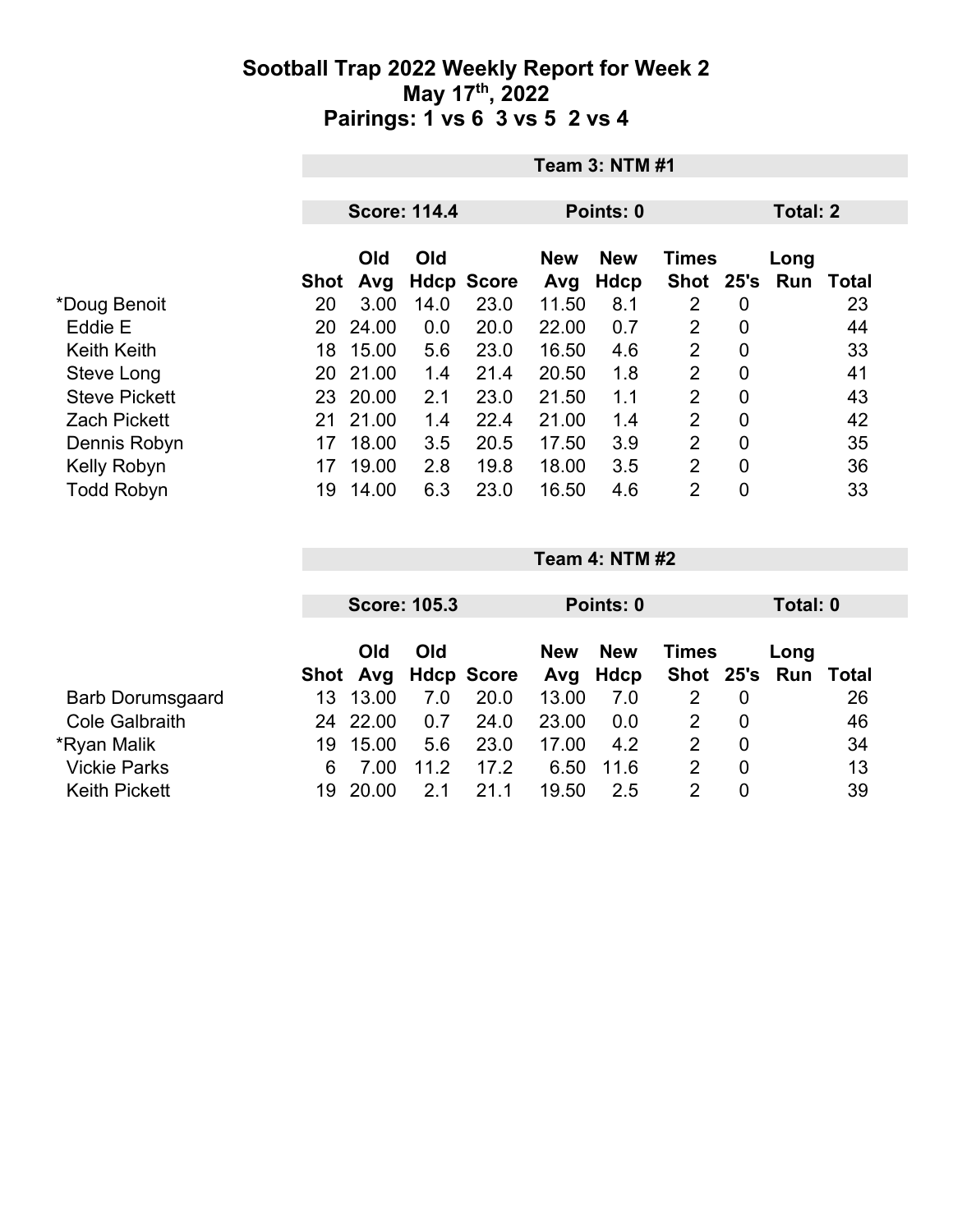## **Sootball Trap 2022 Weekly Report for Week 2 May 17th, 2022 Pairings: 1 vs 6 3 vs 5 2 vs 4**

|                    |      | <b>Team 5: Northland Cabinets</b> |      |                   |                   |                           |                               |             |      |                 |  |
|--------------------|------|-----------------------------------|------|-------------------|-------------------|---------------------------|-------------------------------|-------------|------|-----------------|--|
|                    |      | <b>Score: 114.8</b>               |      |                   |                   | Points: 2                 |                               |             |      | <b>Total: 4</b> |  |
|                    | Shot | Old<br>Avg                        | Old  | <b>Hdcp Score</b> | <b>New</b><br>Avg | <b>New</b><br><b>Hdcp</b> | <b>Times</b><br>Shot 25's Run |             | Long | Total           |  |
| Mike Ash           | 20   | 19.00                             | 2.8  | 22.8              | 19.50             | 2.5                       | 2                             | 0           |      | 39              |  |
| Peg Beckman        | 10   | 8.00                              | 10.5 | 20.5              | 9.00              | 9.8                       | 2                             | 0           |      | 18              |  |
| *Jeff Johnston     | 22   | 15.00                             | 5.6  | 23.0              | 18.50             | 3.2                       | 2                             | 0           |      | 37              |  |
| <b>Keith Keith</b> |      | 23 24.00                          | 0.0  | 23.0              | 23.50             | 0.0                       | $\overline{2}$                | 0           |      | 47              |  |
| Nancy LuJan        | 13   | 17.00                             | 4.2  | 17.2              | 15.00             | 5.6                       | $\overline{2}$                | $\mathbf 0$ |      | 30              |  |
| <b>Kevin Mark</b>  |      | 22 21.00                          | 1.4  | 23.0              | 21.50             | 1.1                       | $\overline{2}$                | $\mathbf 0$ |      | 43              |  |
| <b>Mark OBrien</b> | 16   | 18.00                             | 3.5  | 19.5              | 17.00             | 4.2                       | 2                             | $\mathbf 0$ |      | 34              |  |
| Mike Pepek         | 19   | 19.00                             | 2.8  | 21.8              | 19.00             | 2.8                       | $\overline{2}$                | 0           |      | 38              |  |
| Dave Sampson       |      | 22 21.00                          | 1.4  | 23.0              | 21.50             | 1.1                       | $\overline{2}$                | $\mathbf 0$ |      | 43              |  |
| Denis Wesenberg    | 19   | 20.00                             | 2.1  | 21.1              | 19.50             | 2.5                       | $\overline{2}$                | 0           |      | 39              |  |

| Team 6: League average |                     |                                                  |  |           |                   |   |          |  |
|------------------------|---------------------|--------------------------------------------------|--|-----------|-------------------|---|----------|--|
|                        | <b>Score: 113.0</b> |                                                  |  | Points: 0 |                   |   | Total: 0 |  |
| Old                    | Old                 | Shot Avg Hdcp Score Avg Hdcp Shot 25's Run Total |  | New New   | Times<br>$\Omega$ | 0 | Long     |  |

Super Shooters: Jay Nelson 25

# **Sootball Trap 2022 Team Standings through week 2**

| Team 5 | <b>Northland Cabinets</b>      | 4.0 |
|--------|--------------------------------|-----|
| Team 1 | <b>Randy's Heros</b>           | 4.0 |
| Team 3 | <b>NTM#1</b>                   | 2.0 |
| Team 2 | <b>Kurt Precision Shooters</b> | 2.0 |
| Team 6 | League average                 | 0.0 |
| Team 4 | <b>NTM#2</b>                   | 0.0 |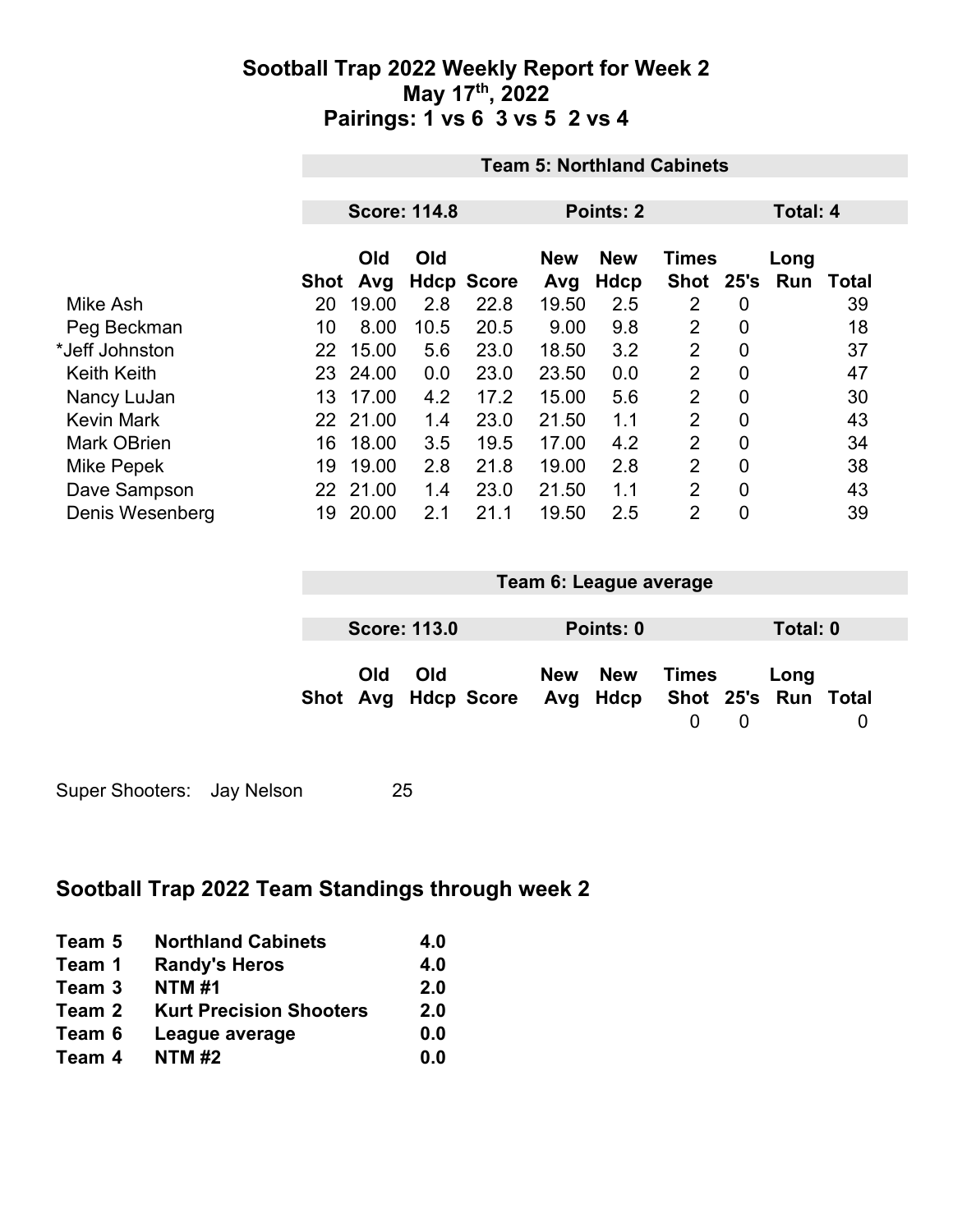# **Sootball Trap 2022 Total Target Leaders Through Week 2**

| Shooter                 | Total | Avg   |                | <b>Rounds Straights Team</b> |                                |
|-------------------------|-------|-------|----------------|------------------------------|--------------------------------|
| <b>Ron Novak</b>        | 49    | 24.50 | 2              | 1                            | Randy's Heros                  |
| <b>Jeff McIntosh</b>    | 48    | 24.00 | $\overline{2}$ | 1                            | <b>Kurt Precision Shooters</b> |
| <b>Jay Nelson</b>       | 47    | 23.50 | $\overline{2}$ | 1                            | <b>Kurt Precision Shooters</b> |
| <b>Keith Keith</b>      | 47    | 23.50 | $\overline{2}$ | 0                            | <b>Northland Cabinets</b>      |
| <b>Randy Pederson</b>   | 46    | 23.00 | $\overline{2}$ | 0                            | Randy's Heros                  |
| <b>Mike Broeckert</b>   | 46    | 23.00 | $\overline{2}$ | 0                            | <b>Kurt Precision Shooters</b> |
| <b>Cole Galbraith</b>   | 46    | 23.00 | $\overline{2}$ | 0                            | <b>NTM #2</b>                  |
| Eddie E                 | 44    | 22.00 | $\overline{2}$ | 0                            | <b>NTM#1</b>                   |
| <b>Gary Winkle</b>      | 44    | 22.00 | $\overline{2}$ | 0                            | Randy's Heros                  |
| <b>Rick Wood</b>        | 43    | 21.50 | $\overline{2}$ | 0                            | Randy's Heros                  |
| <b>Trent Castillo</b>   | 43    | 21.50 | $\overline{2}$ | 0                            | Randy's Heros                  |
| <b>Steve Pickett</b>    | 43    | 21.50 | $\overline{2}$ | 0                            | <b>NTM#1</b>                   |
| Dave Sampson            | 43    | 21.50 | $\overline{2}$ | 0                            | <b>Northland Cabinets</b>      |
| <b>Kevin Mark</b>       | 43    | 21.50 | $\overline{2}$ | 0                            | <b>Northland Cabinets</b>      |
| <b>Zach Pickett</b>     | 42    | 21.00 | $\overline{2}$ | 0                            | <b>NTM#1</b>                   |
| <b>Steve Long</b>       | 41    | 20.50 | $\overline{2}$ | 0                            | <b>NTM#1</b>                   |
| <b>Rick Tjosvold</b>    | 40    | 20.00 | $\overline{2}$ | 0                            | Randy's Heros                  |
| <b>Aaron Ostenson</b>   | 40    | 20.00 | $\overline{2}$ | 0                            | <b>Kurt Precision Shooters</b> |
| Mike Ash                | 39    | 19.50 | $\overline{2}$ | $\pmb{0}$                    | <b>Northland Cabinets</b>      |
| Denis Wesenberg         | 39    | 19.50 | $\overline{2}$ | 0                            | <b>Northland Cabinets</b>      |
| <b>Keith Pickett</b>    | 39    | 19.50 | $\overline{2}$ | $\pmb{0}$                    | <b>NTM#2</b>                   |
| Mike Pepek              | 38    | 19.00 | $\overline{2}$ | 0                            | <b>Northland Cabinets</b>      |
| <b>Dustin St Arnold</b> | 38    | 19.00 | $\overline{2}$ | $\pmb{0}$                    | Randy's Heros                  |
| Jeff Johnston           | 37    | 18.50 | $\overline{2}$ | $\pmb{0}$                    | <b>Northland Cabinets</b>      |
| <b>Kevin Mann</b>       | 37    | 18.50 | $\overline{2}$ | $\pmb{0}$                    | <b>Kurt Precision Shooters</b> |
| <b>Anthony Bost</b>     | 36    | 18.00 | $\overline{2}$ | $\pmb{0}$                    | <b>Kurt Precision Shooters</b> |
| <b>Tyrell Harper</b>    | 36    | 18.00 | $\overline{2}$ | $\mathbf 0$                  | <b>Kurt Precision Shooters</b> |
| <b>Scott St Arnold</b>  | 36    | 18.00 | $\overline{2}$ | 0                            | Randy's Heros                  |
| Kelly Robyn             | 36    | 18.00 | $\overline{2}$ | 0                            | <b>NTM#1</b>                   |
| Dennis Robyn            | 35    | 17.50 | $\overline{2}$ | 0                            | <b>NTM#1</b>                   |
| Mike Krugger            | 35    | 17.50 | $\overline{2}$ | 0                            | Randy's Heros                  |
| <b>Mark OBrien</b>      | 34    | 17.00 | $\overline{2}$ | 0                            | <b>Northland Cabinets</b>      |
| <b>Ryan Malik</b>       | 34    | 17.00 | $\overline{2}$ | 0                            | <b>NTM #2</b>                  |
| <b>Bill Buringston</b>  | 34    | 17.00 | $\overline{2}$ | 0                            | <b>Kurt Precision Shooters</b> |
| <b>Keith Keith</b>      | 33    | 16.50 | $\overline{2}$ | 0                            | <b>NTM #1</b>                  |
| <b>Todd Robyn</b>       | 33    | 16.50 | $\overline{2}$ | 0                            | <b>NTM#1</b>                   |
| Nancy LuJan             | 30    | 15.00 | $\overline{2}$ | 0                            | <b>Northland Cabinets</b>      |
| <b>Barb Dorumsgaard</b> | 26    | 13.00 | $\overline{2}$ | 0                            | <b>NTM #2</b>                  |